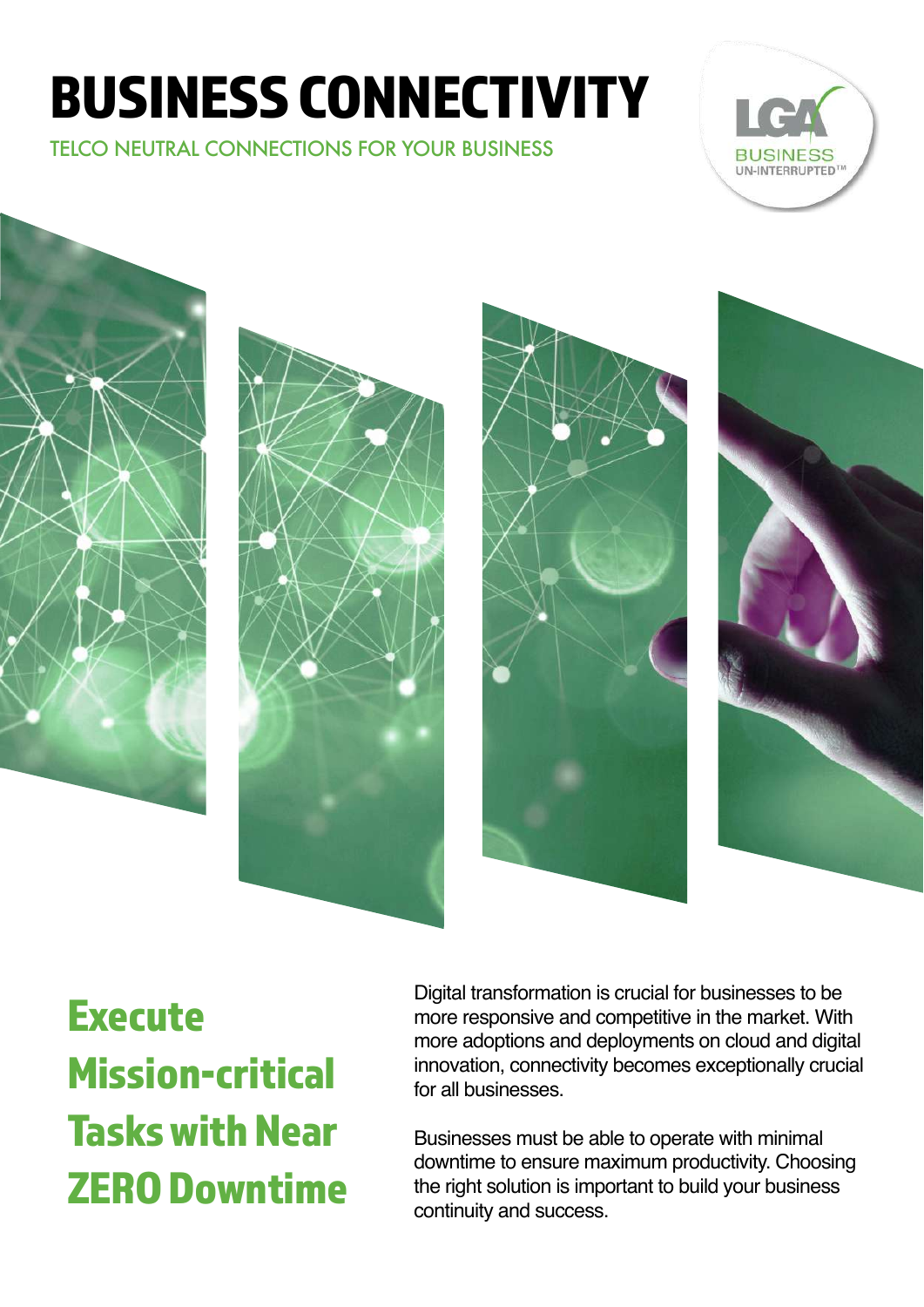# WHY LGA



**Telco Neutral**

LGA has the advantage to leverage on multiple infrastructure networks to provide telco diverse circuits and failover solutions.



#### **Secure**

ISO 27000 certified, adopt security best practices in our infrastructure and processes.



#### **Managed Service**

Full visibility and control of your network so that you can focus on your core business.



#### **Deep Knowledge**

Over 25 years of expertise in building business grade network.

# INTERNET **CONNECTIVITY**

- Standard Internet
- Premium Internet
- Direct Internet Access

# INTRANET **CONNECTIVITY**

- Direct Intranet Access
- Dark Fibre and DWDM

# **MOBILE CONNECTIVITY**

- SIM Pool
- Portable WiFi
- Mobile Internet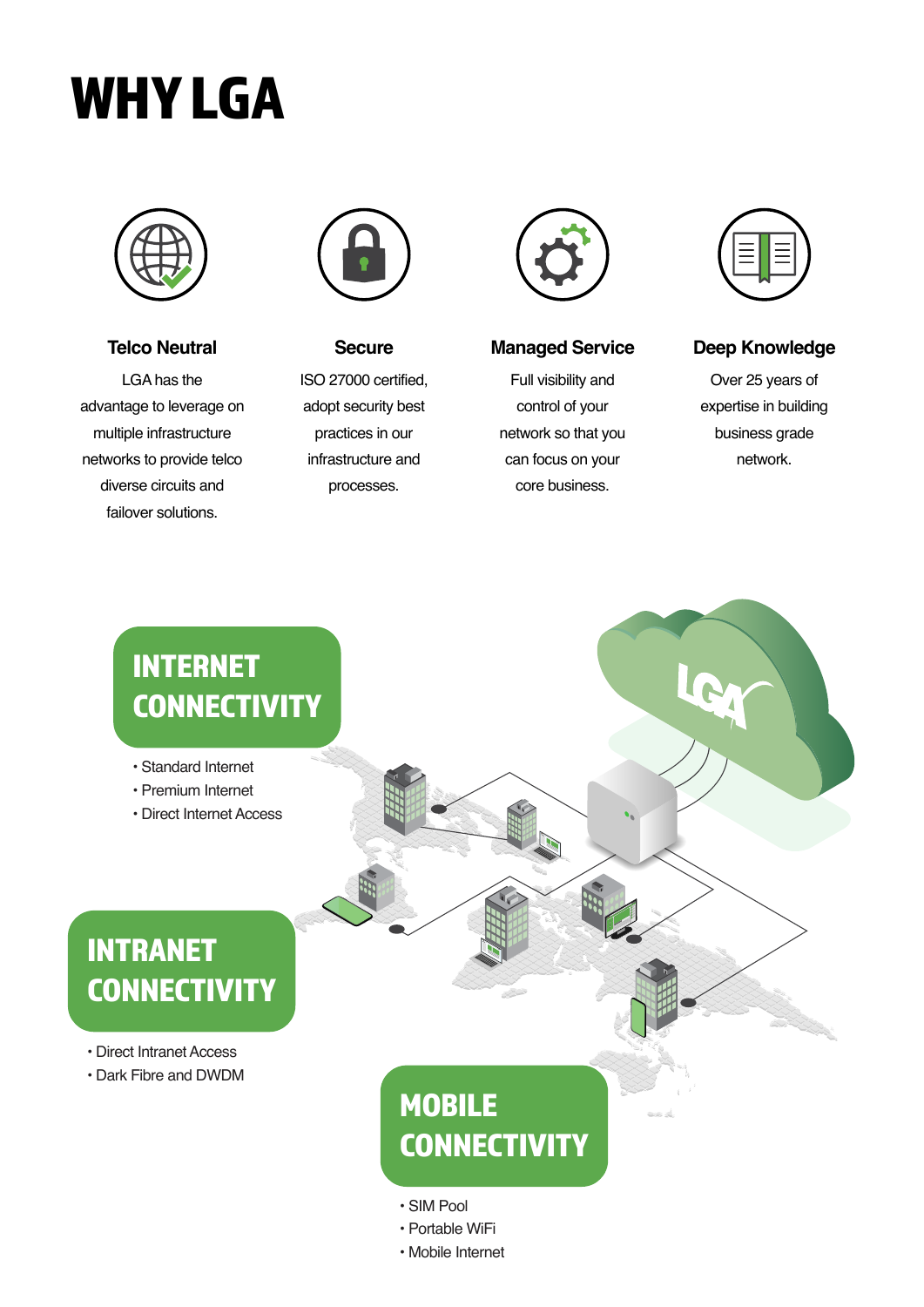# INTERNET CONNECTIVITY

Access the internet securely and meet your business needs

# **Standard**

Boost collaboration with high speed internet connectivity for business.

Suitable for businesses who are looking for high speed and affordable internet connection.

- Scalable fibre broadband internet connection •
- High speed internet connection with guaranteed uptime •
- 24/7 email and phone support
- One-to-one hardware replacement if hardware faulty

### **Benefits Specifications**

- Up to 1Gbps internet connection
- NGNBN infrastructure
- 1 static IP
- Service Level Guarantee: 99.90%

## **Premium Benefits Benefits Benefits Specifications**

Performance-guaranteed high-speed and secure business broadband.

Suitable for businesses who are looking for reliable and mission-critical internet connection for business applications.

- Low latency and mission-critical network connection
- Reliable internet connection with guaranteed uptime •
- 24/7 email and phone support
- One-to-one onsite hardware replacement if hardware faulty
- Robust line and hardware monitoring service
- Portal to view performance metric

- Up to 1Gbps internet connection
- Options of NGNBN and Non-NGNBN infrastructure
- Service quality: Mission Critical
- 8 static IP
- Service Level Guarantee: 99.95%

# Direct Internet Access

Reliable and secure enterprise-grade connection that ensure your business always stays connected.

Suitable for businesses who need dedicated access to support large number of users and critical business applications.

## **Benefits**

- Deliver symmetrical upstream and downstream traffic
- Low latency direct internet access
- High network availability of up to 99.99% service uptime
- 24/7 email and phone support
- One-to-one onsite hardware replacement if hardware faulty
- Robust line and hardware monitoring service
- Portal to view performance metric

## **Specifications**

- Symmetrical bandwidth of up to 10Gbps
- Service Level Guarantee: up to 99.99%
- Resilient self-healing infrastructure
- Metro Ethernet Forum certified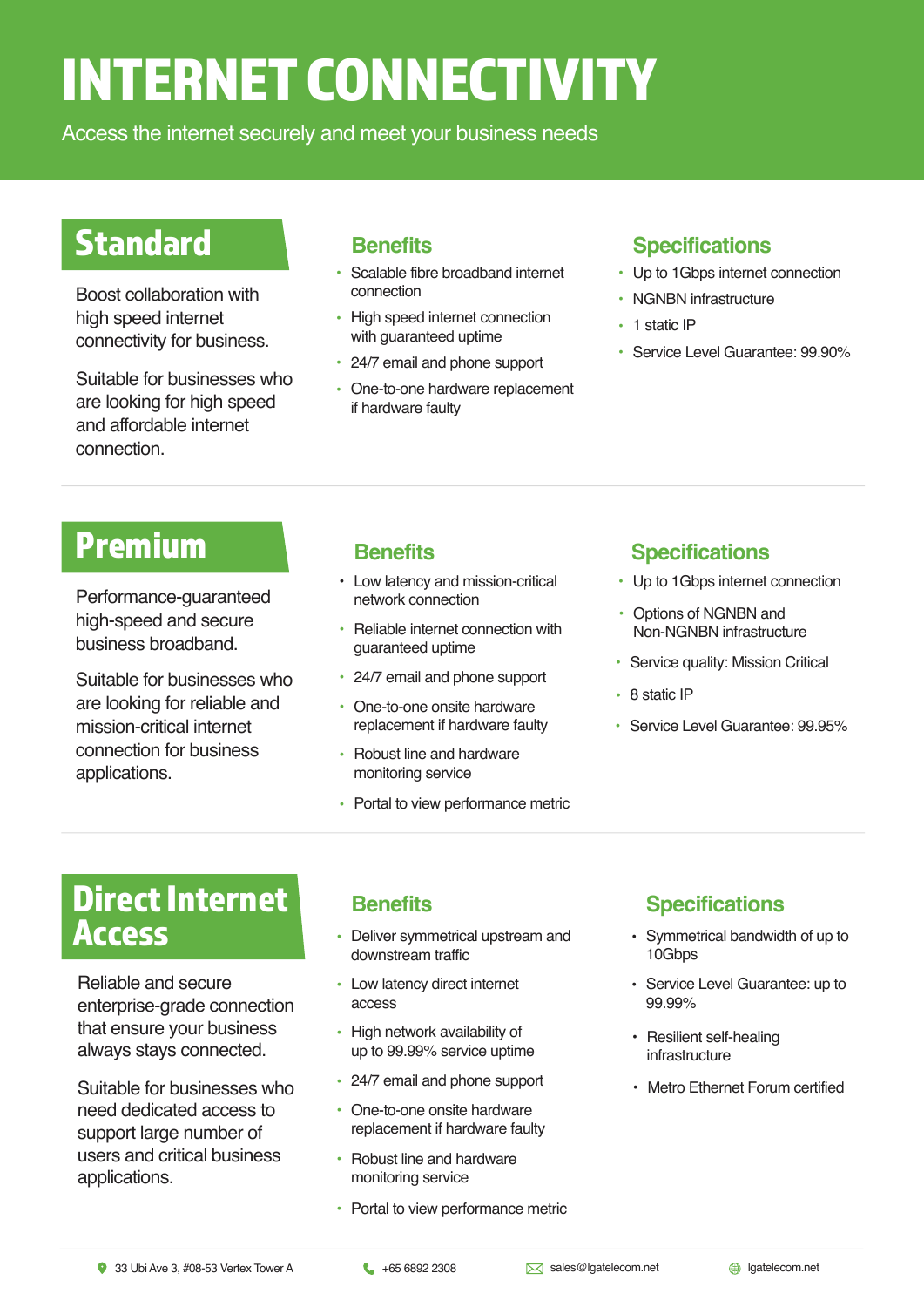# INTRANET CONNECTIVITY

Dedicated premium network for mission-critical applications

## Direct Intranet Access

Enterprise-grade ethernet network for mission critical applications.

Suitable for businesses who need dedicated network to operate mission critical applications with low latency.

### **Benefits**

- Deliver symmetrical upstream and downstream traffic
- Secure and dedicated data network
- Reliable network with the highest service uptime
- 24/7 email and phone support
- One-to-one onsite hardware replacement if hardware faulty •
- Robust line and hardware monitoring service •
- Portal to view performance metric

#### **Specifications**

- Layer 2 Network
- Service Level Guarantee: up to 100%
- Scalable bandwidth from 2Mbps to 10Gbps
- Metro Ethernet Forum certified
- Fully conforms to IEEE802.3 industry standard

# Dark Fibre and DWDM

Extremely high bandwidth, low latency, ultra scalable and secure connectivity.

Suitable for businesses who need a very stable, reliable, scalable and secure connection.

## **Features and Benefits Use Cases**

- DWDM utilises multiplexing technology to increase dark fibre bandwidth
- Bandwith requirements can be scaled up (or down) as required •
- Scalable bandwidth up to 100Gbps •
- Route diversity available to ensure zero downtime
- 100% private and dedicated network connection
- Configurable for internet or intranet access

- Education: streaming large quantities of live broadcasts, media and data between schools, staff and students
- **Financial Service: require** highly available, extremely high bandwidth with low latency for disaster recovery
- **Healthcare**: high performance and secure connection for Electronic Health Records (EHR) and medical imagery
- Media Hubs and **Communications**: live broadcasts, 4K & 8K media, data within and between industry partner, media backup to remote locations